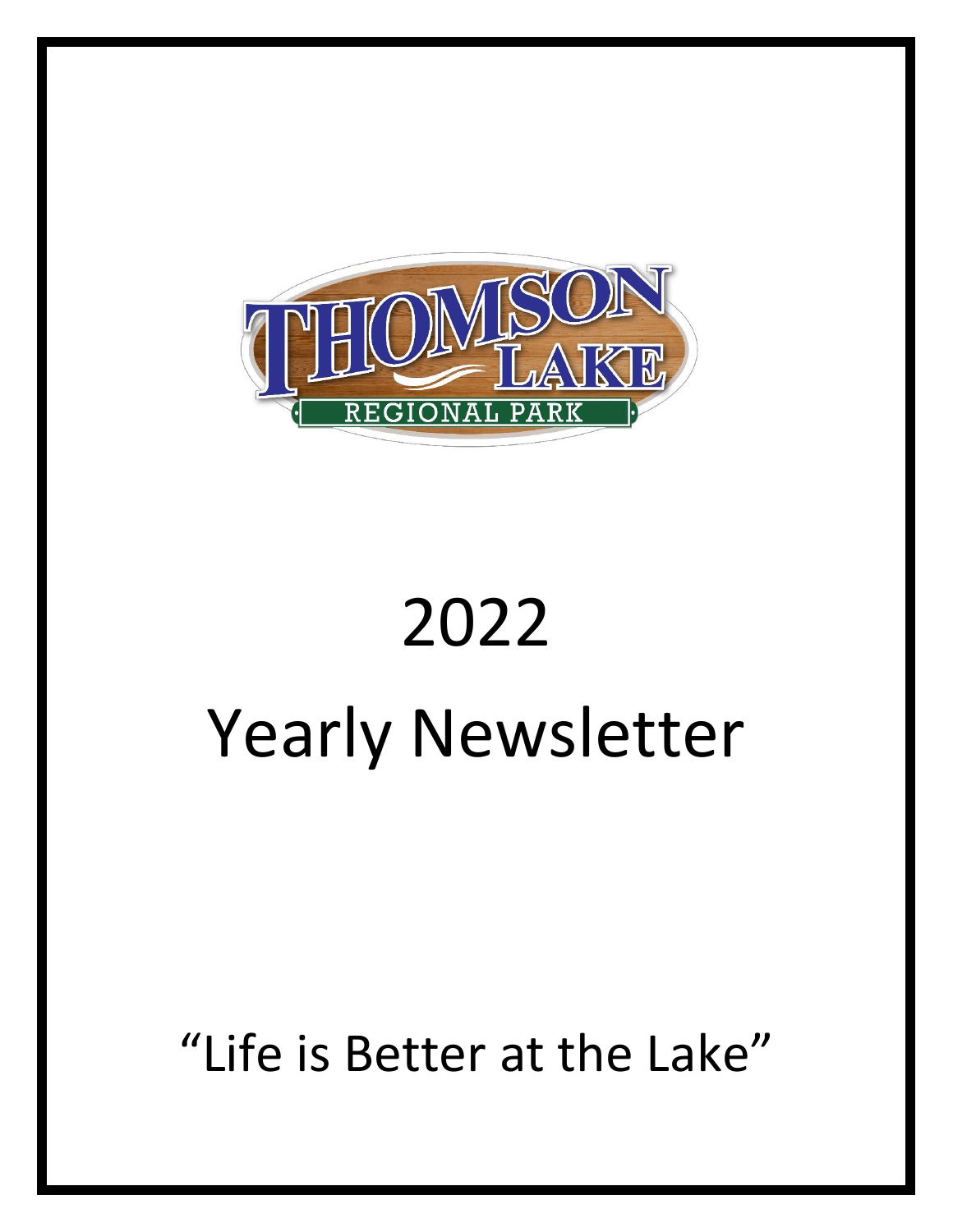#### **Welcome!**

As you are thinking of warm summer ahead of us. Thomson Lake would like to say hi and welcome back to some of those lease and agreement holders. Our goal this year is again to make memories and for everyone to enjoy the upcoming lake season.

We would like to acknowledge and present our board of directors.

Lee Talon- Chair and representative for Rm #74 Wood River

Joe March- Representative for the Town of Lafleche

Holly Ross- Representative for the RM #75 Pinto Creek

Paul Boisvert- Representative for the Town of Gravelbourg

Scott Hepworth- Member at large

Alison Stobbart-Schultz- Member at Large

RM # 103 RM of Sutton-vacant

#### **AGM**

Annual General Meeting date is TBD. Will be posted in local newspaper, posters, Facebook, and webpage

#### **SRPA Grant**

We wanted to give you a little information on how this grant works. The Provincial government at budget time gives the Regional Park X amount of dollars and from there SRPA distributes the funds accordingly to the regional parks that apply for the grant.

For our park to receive this grant we must maintain being an accredited park with the Saskatchewan Regional Parks Association. To be accredited there is extensive application to fill out. There is very strict criteria and standards that are set out by the SRPA that every park must adhere to each year. This grant is based on a points system. We send in our grant application if approved we are notified on the amount we will receive.

Thank you SRPA!

#### **Park Stickers**

Did you know! The money from park stickers purchased at our park stay at our park. After the cost of the sticker the profit stay in the park.

#### **Fee Due Date:**

Seasonal Site Fees: April 1 Private Dock/Marina Fees: May 1 Camping with swim lessons: April 25-29 (call in) Seasonal Camping: May 1 9:00 a.m. Cottage fees: October 31 Cottage Mill rate and education tax: December 31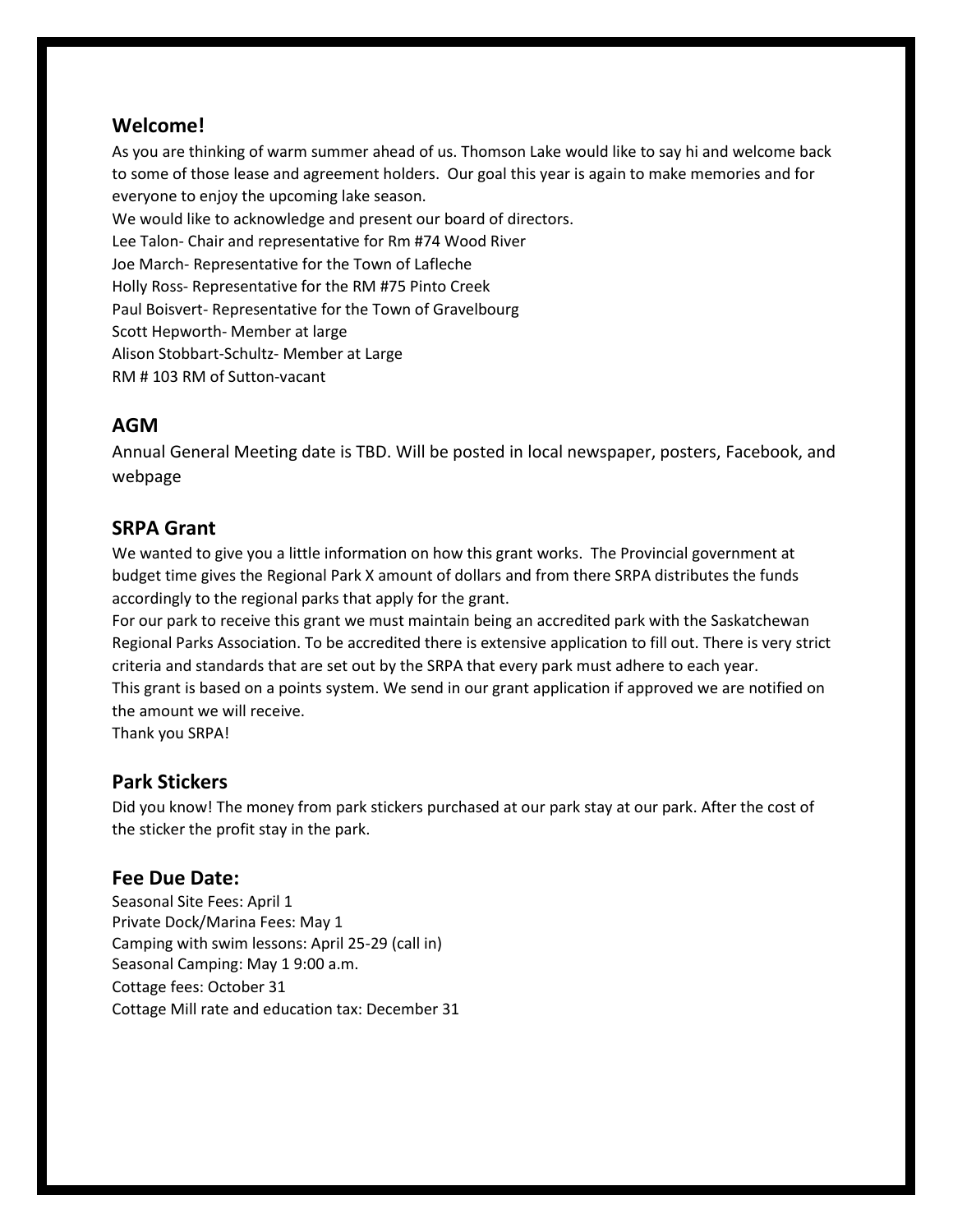#### **Things you should know**

- Garbage pick-up will remain Mondays we ask that you have your garbage in a receptacle and that is has a lid. This prevents any animals from tearing it open. We also ask that it is out before 8:30 a.m.
- Recycle Bins will move back out to the nuisance ground for the summer months. For the winter they will be brought back into the park. This will remain on a bi-weekly rotation.
- Nuisance ground will have attendant once hours are determined they will be posted. Reminder that no one is to be in the nuisance ground when there is no supervision.
- Reminder to have all golf carts registered up at the pro shop
- There is no construction in the campground for the month of July
- Seasonal campers that want tree removed on their lot or site for esthetic reasons are to pay the costs of those removed if approved with a permit.
- Golf carts are to have headlights for when driving at night
- There is storage at the golf course for personal larger items. Contact the office as there is a small fee. For example, ice fishing shacks, boats, and campers. Just to name a few items
- Reminder that there is a no wake zone in the bay by Oriole Way.
- Water readings are done in the months of March, June, September, December.
- All fees have remained the same for the 2022 year
- Dust control once a date is decided and booked it will be posted and an email for those that have email with us will be notified so we can ensure there is no obstructions while this process will be getting done.
- You can buy ½ cords or full cords of wood through the lake
- Pets must be always leashed no matter what time of the year
- No grey water is to be drained into tree or grass
- We ask that you have your yard or seasonal site cleaned up prior to May 30. Please ensure all overgrown vegetation, trees are trimmed, fences are repaired, and yards maintained we want to keep our park a beautiful place.
- Seasonal Site Power gets read and Billed by the end of October
- There will be no fireworks allowed to be let off in the park.

#### **Building Permits and Trees**

Reminder that you need to fill out a building permit prior to starting any project. Project or tree removal must be approved by operations manager prior to either happening. Some examples are buildings, deck, fences, additions, and tree removal. Forms and criteria for cottages and seasonal campsites are available online or at the office.

Anyone that has filled out a permit for tree removal we will be doing a follow up to ensure those trees have either been planted or a plan for planting.

#### **Community Garden**

We are looking at developing an area with plots. If you are interested in this area, please contact Julie at the office. There will be a small fee for these plots to be determined.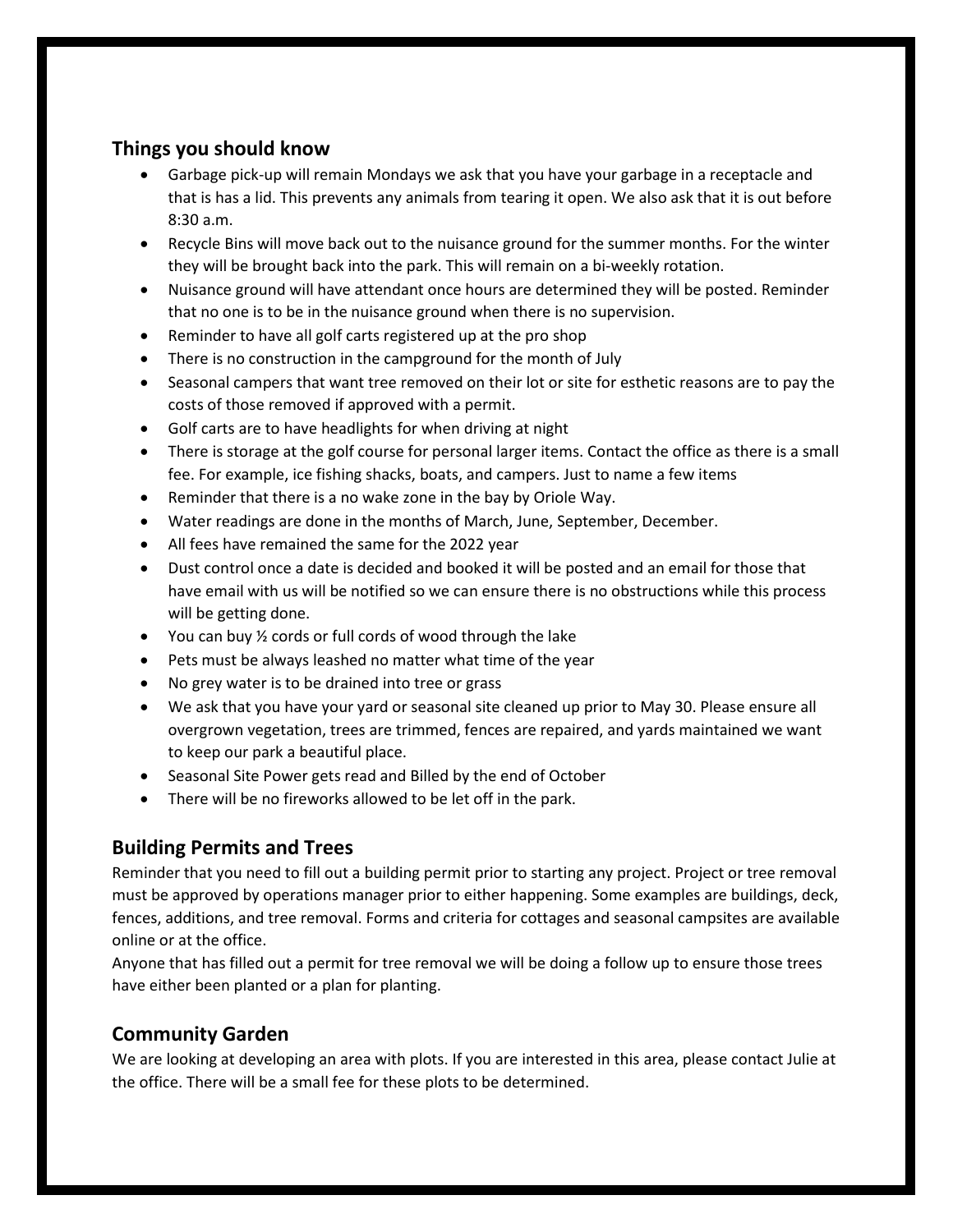#### **New/Upgrades to the Park**

You will see some new projects around the park

- Concession will have a facelift and some upgrades.
- Playground equipment down by the pool
- New spectator area under the trees for the pool so everyone can enjoy and not have to be inside the pool area.
- Dust control with road grading
- Lakeview power upgrade to 50 amp (fall) hoping for all supplies to come in
- Spruce Lane power upgrade to 50 amp (fall) hoping to get all supplies
- You will see a shiny new to us garbage truck old yellow was starting to get tired.

#### **AED Machines**

*Winter Location* -Main shop -Debbie and Neil Thompson # 40 Mallard Street West *Summer Location* -Golf Course Pro Shop -Swimming Pool

#### **By-Laws and Policies**

All By-Laws and Policies are posted on the web page thomsonlake.com

#### **Swim Lesson Dates**

First Session July 4-15 Second Session July 18-29 Third Session August 2-5 Fourth Session August 8-12

#### **Camping**

Let's camp will open May 1 9:00 a.m. Booking with swimming lessons you can call April 25-29 during office hours 9:00-4:00

#### **Play Program**

We want to thank you for all the donations last year. It was truly amazing what everyone had donated. Once again, this year we will be collecting items again.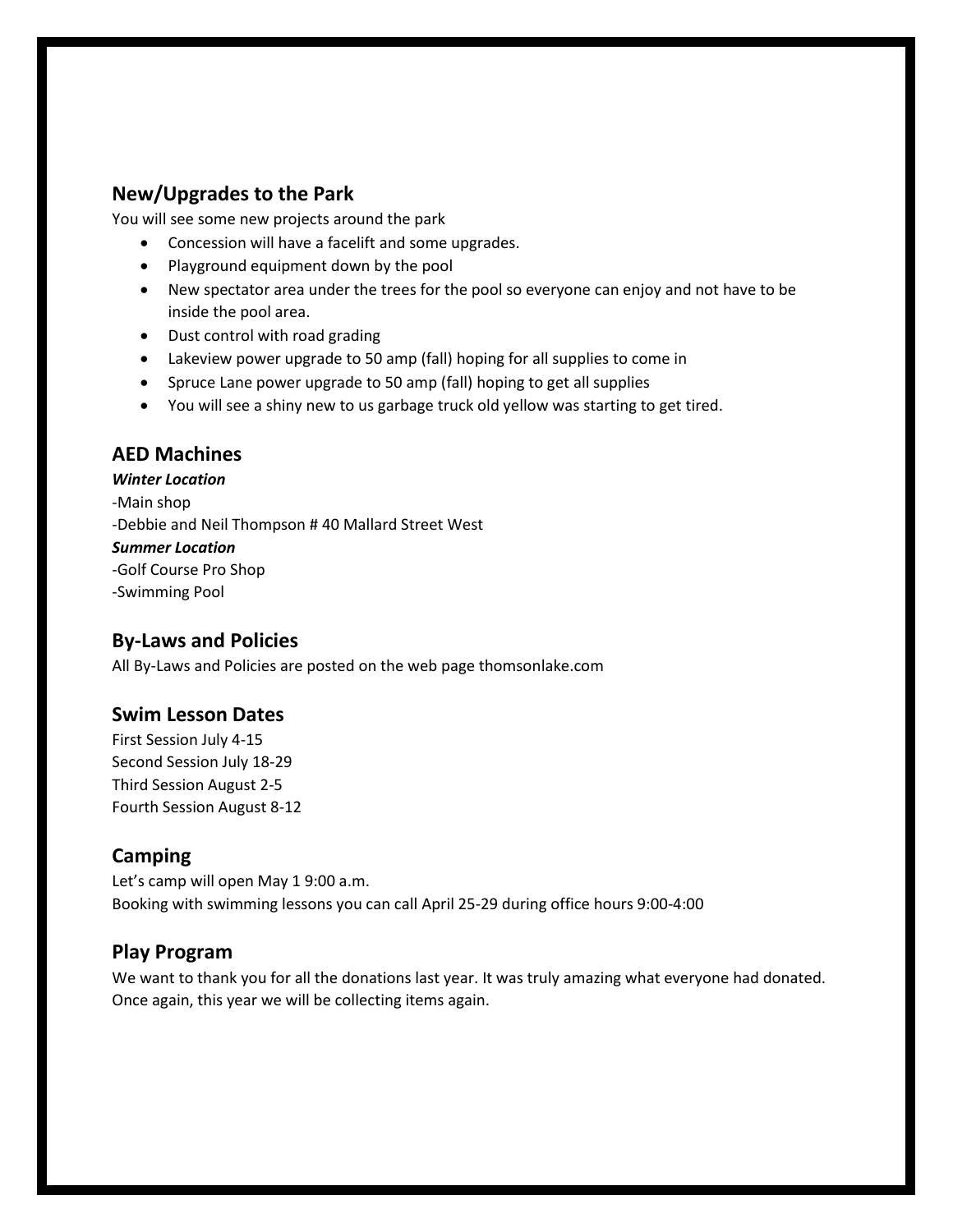#### **Recreation**

Here are a few areas you can visit around the park

- Golf course beautiful 9 hole
- Swimming Pool
- Mini golf (clubs and balls available at the front gate)
- Tetherball
- Basketball (created with the help of the Cottage Association)
- Pickle Ball (created with the help of the Cottage Association)
- Bocce Ball (balls are at the front gate)
- Horseshoe pits
- Kayak Rental (up at the concession)
- NEW Paddle board Rental (up at the concession)
- Fishing
- Playground area across from the A-loop
- NEW 2022 Playground area by the pool
- Walking trails
- Off Leash Dog Park (over by the pool marina)
- Play/Recreation Program
- Golfing- keep an eye out for any kids' programs or lessons

#### **Events**

We are hoping to bring back new and old events if you would like to volunteer, please let the office know. This is just a rough list and will hopefully have finalized before summer

- Bingos once a week
- Market in the park
- Canada day
- Sunday activities under the gazebo such as dancing, music, local artists, mini markets, and yoga
- Glow stick kayaking
- Glow mini golf tourney
- Mini soft ball tournament
- Teen Swims
- Themed swims (possibly looking for sponsors)
- Looking for someone to possibly teach some lessons on the water wake board and knee board.
- Golf Course Tourney's reminder Men's and ladies' tourney in July TDB. There will be no other golf Tourney's in July but keep an eye as the pro-shop will have all tournaments posted.

The possibilities are endless if you have any ideas, please let us know.